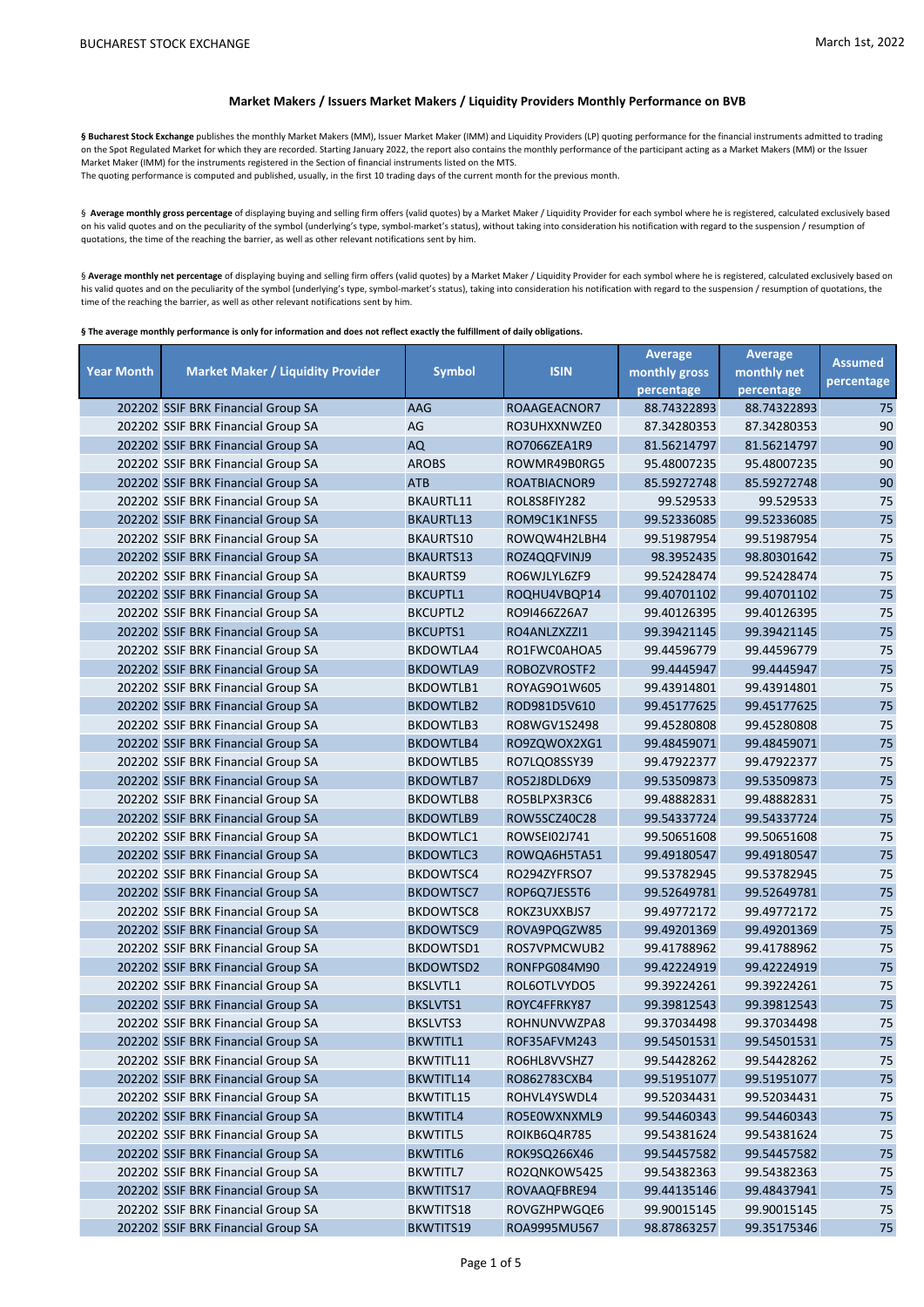| 202202 Wood & Company Financial Services                 | <b>BRD</b>            | ROBRDBACNOR2                 | 79.92487847                | 79.92487847                | 60       |
|----------------------------------------------------------|-----------------------|------------------------------|----------------------------|----------------------------|----------|
| 202202 Raiffeisen Centrobank AG Viena                    | <b>BRD</b>            | ROBRDBACNOR2                 | 96.64422273                | 96.64422273                | 60       |
| 202202 Wood & Company Financial Services                 | <b>BRK</b>            | ROBRKOACNOR0                 | 86.4284473                 | 86.4284473                 | 85       |
| 202202 Wood & Company Financial Services                 | <b>BVB</b>            | ROBVBAACNOR0                 | 80.06666482                | 80.06666482                | 60       |
| 202202 SSIF BRK Financial Group SA                       | <b>BVB</b>            | ROBVBAACNOR0                 | 88.95598446                | 88.95598446                | 90       |
| 202202 Erste Group Bank AG                               | EBADSTL1              | AT0000A20948                 | 98.15885                   | 98.19782143                | 70       |
| 202202 Erste Group Bank AG                               | EBADSTL5              | AT0000A2EN02                 | 98.1934016                 | 98.23250565                | 70       |
|                                                          | EBADSTL6              | AT0000A2EMZ0                 | 98.15933517                | 98.19833196                | 70       |
| 202202 Erste Group Bank AG                               |                       |                              |                            |                            |          |
| 202202 Erste Group Bank AG                               | EBADSTL7              | AT0000A2HS38                 | 98.49262421                | 98.49262421                | 70       |
| 202202 Erste Group Bank AG                               | EBADSTS10             | AT0000A2TW79                 | 98.18731514                | 98.22642285                | 70       |
| 202202 Erste Group Bank AG                               | EBADSTS9              | AT0000A2SRB0                 | 98.18952816                | 98.22866179                | 70       |
| 202202 Erste Group Bank AG                               | EBBMWTL12             | AT0000A2GHX0                 | 98.04255175                | 98.08127318                | 70       |
| 202202 Erste Group Bank AG                               | EBBMWTL13             | AT0000A2L4T1                 | 98.0625981                 | 98.10137919                | 70       |
| 202202 Erste Group Bank AG                               | EBBMWTL14             | AT0000A2RHF4                 | 98.07059987                | 98.10941692                | 70       |
| 202202 Erste Group Bank AG                               | EBDAXTL74             | AT0000A2ETY8                 | 98.64683643                | 98.68776649                | 70       |
| 202202 Erste Group Bank AG                               | EBDAXTL75             | AT0000A2GJ63                 | 98.64261442                | 98.68356023                | 70       |
| 202202 Erste Group Bank AG                               | EBDAXTL76             | AT0000A2GJ71                 | 98.63914617                | 98.68012784                | 70       |
| 202202 Erste Group Bank AG                               | EBDAXTL77             | AT0000A2HRZ2                 | 98.63582789                | 98.67685097                | 70       |
| 202202 Erste Group Bank AG                               | EBDAXTL79             | AT0000A2L4S3                 | 98.64033903                | 98.68140649                | 70       |
| 202202 Erste Group Bank AG                               | EBDAXTL80             | AT0000A2Q285                 | 98.67450907                | 98.71564476                | 70       |
| 202202 Erste Group Bank AG                               | EBDAXTL81             | AT0000A2RHB3                 | 98.66859413                | 98.70974945                | 70       |
| 202202 Erste Group Bank AG                               | EBDAXTL82             | AT0000A2SR44                 | 98.87984559                | 98.87984559                | 70       |
| 202202 Erste Group Bank AG                               | EBDAXTL83             | AT0000A2TW95                 | 97.26263497                | 97.90940616                | 70       |
| 202202 Erste Group Bank AG                               | EBDAXTS72             | AT0000A2Q293                 | 98.67915244                | 98.72033724                | 70       |
| 202202 Erste Group Bank AG                               | EBDAXTS73             | AT0000A2RHC1                 | 98.67354584                | 98.7148253                 | 70       |
| 202202 Erste Group Bank AG                               | EBDAXTS74             | AT0000A2TWA0                 | 98.68068464                | 98.72193057                | 70       |
| 202202 Erste Group Bank AG                               | EBDBKTL26             | AT0000A2EN36                 | 97.98301724                | 98.04680453                | 70       |
| 202202 Erste Group Bank AG                               | EBDBKTL27             | AT0000A2EN44                 | 97.98904012                | 98.05285432                | 70       |
| 202202 Erste Group Bank AG                               | EBDBKTL28             | AT0000A2GHY8                 | 97.99189032                | 98.05532004                | 70       |
| 202202 Erste Group Bank AG                               | EBDBKTL29             | AT0000A2L4U9                 | 97.99513723                | 98.05823837                | 70       |
|                                                          |                       |                              |                            |                            |          |
| 202202 Erste Group Bank AG                               | EBDBKTL31             | AT0000A2SR93                 | 97.43299049                | 97.51558215                | 70       |
| 202202 Erste Group Bank AG                               | EBDBKTS10             | AT0000A1U0Q5                 | 97.94197559                | 98.00575165                | 70       |
| 202202 Erste Group Bank AG                               | EBDBKTS14             | AT0000A209E1                 | 96.47048954                | 96.48876025                | 70       |
| 202202 Erste Group Bank AG                               | EBDBKTS3              | AT0000A1G825                 | 97.9889034                 | 98.05266627                | 70       |
| 202202 Erste Group Bank AG                               | EBDOWTL15             | AT0000A2ENM6                 | 98.62654625                | 98.66776727                | 70       |
| 202202 Erste Group Bank AG                               | EBDOWTL17             | AT0000A2HSB1                 | 98.6306831                 | 98.67192606                | 70       |
| 202202 Erste Group Bank AG                               | EBDOWTL18             | AT0000A2HSC9                 | 98.62467816                | 98.66594194                | 70       |
| 202202 Erste Group Bank AG                               | EBDOWTL19             | AT0000A2L4E3                 | 98.64137018                | 98.68273184                | $70\,$   |
| 202202 Erste Group Bank AG                               | EBDOWTL20             | AT0000A2RH54                 | 98.55516802                | 98.59999004                | 70       |
| 202202 Erste Group Bank AG                               | EBDOWTS17             | AT0000A2Q2J1                 | 98.63990066                | 98.6812692                 | 70       |
| 202202 Erste Group Bank AG                               | EBDOWTS18             | AT0000A2RH88                 | 98.62731561                | 98.66867942                | 70       |
| 202202 Erste Group Bank AG                               | EBEBSTL36             | AT0000A2GHZ5                 | 98.41791345                | 98.45149769                | 70       |
| 202202 Erste Group Bank AG                               | EBEBSTL38             | AT0000A2L4V7                 | 98.41787987                | 98.45148483                | 70       |
| 202202 Erste Group Bank AG                               | EBEBSTL39             | AT0000A2QA37                 | 98.41811133                | 98.45176023                | 70       |
| 202202 Erste Group Bank AG                               | EBEBSTL4              | AT0000A0WQK9<br>AT0000A2QA45 | 98.4181497                 | 98.45173172                | 70       |
| 202202 Erste Group Bank AG<br>202202 Erste Group Bank AG | EBEBSTL40             |                              | 98.41801849<br>98.42538262 | 98.45164566                | 70       |
| 202202 Erste Group Bank AG                               | EBEBSTL41             | AT0000A2RHH0<br>AT0000A2SRA2 |                            | 98.45914933                | 70<br>70 |
|                                                          | EBEBSTL43             |                              | 97.9200884                 | 97.9469168                 |          |
| 202202 Erste Group Bank AG<br>202202 Erste Group Bank AG | EBEBSTL44             | AT0000A2ST26<br>AT0000A2TW61 | 96.89930852<br>93.55970283 | 96.91435936<br>93.55970283 | 70<br>70 |
|                                                          | EBEBSTL45<br>EBEBSTL5 |                              |                            |                            | 70       |
| 202202 Erste Group Bank AG<br>202202 Erste Group Bank AG | EBEBSTS51             | AT0000A0WQL7<br>AT0000A2TW87 | 98.41750578<br>98.42322899 | 98.45105173<br>98.45707422 | 70       |
| 202202 Erste Group Bank AG                               | EBEUSDTL21            | AT0000A2L4Z8                 | 98.65229384                | 98.69171144                | 70       |
| 202202 Erste Group Bank AG                               | EBEUSDTS23            | AT0000A2L518                 |                            | 98.68151802                | 70       |
| 202202 Erste Group Bank AG                               | EBEUSDTS24            | AT0000A2L526                 | 98.64204907<br>98.66389279 | 98.70338238                | 70       |
| 202202 Erste Group Bank AG                               | EBEUSDTS25            | AT0000A2RHD9                 | 98.6936296                 | 98.73315932                | 70       |
| 202202 Erste Group Bank AG                               | EBFPTL10              | AT0000A133P9                 | 97.89973695                | 97.93926046                | 70       |
| 202202 Erste Group Bank AG                               | EBFPTL11              | AT0000A133Q7                 | 97.89992511                | 97.93946996                | 70       |
| 202202 Erste Group Bank AG                               | EBFPTL16              | AT0000A1PCX4                 | 97.89600648                | 97.935569                  | 70       |
| 202202 Erste Group Bank AG                               | EBFPTL19              | AT0000A26UP6                 | 97.89762805                | 97.93724857                | 70       |
| 202202 Erste Group Bank AG                               | EBFPTL20              | AT0000A28EV4                 | 97.89795033                | 97.93759096                | 70       |
| 202202 Erste Group Bank AG                               | EBFPTL21              | AT0000A28EW2                 | 97.89787422                | 97.93753604                | 70       |
| 202202 Erste Group Bank AG                               | EBFPTL24              | AT0000A2L4C7                 | 97.89809708                | 97.93777821                | 70       |
|                                                          |                       |                              |                            |                            |          |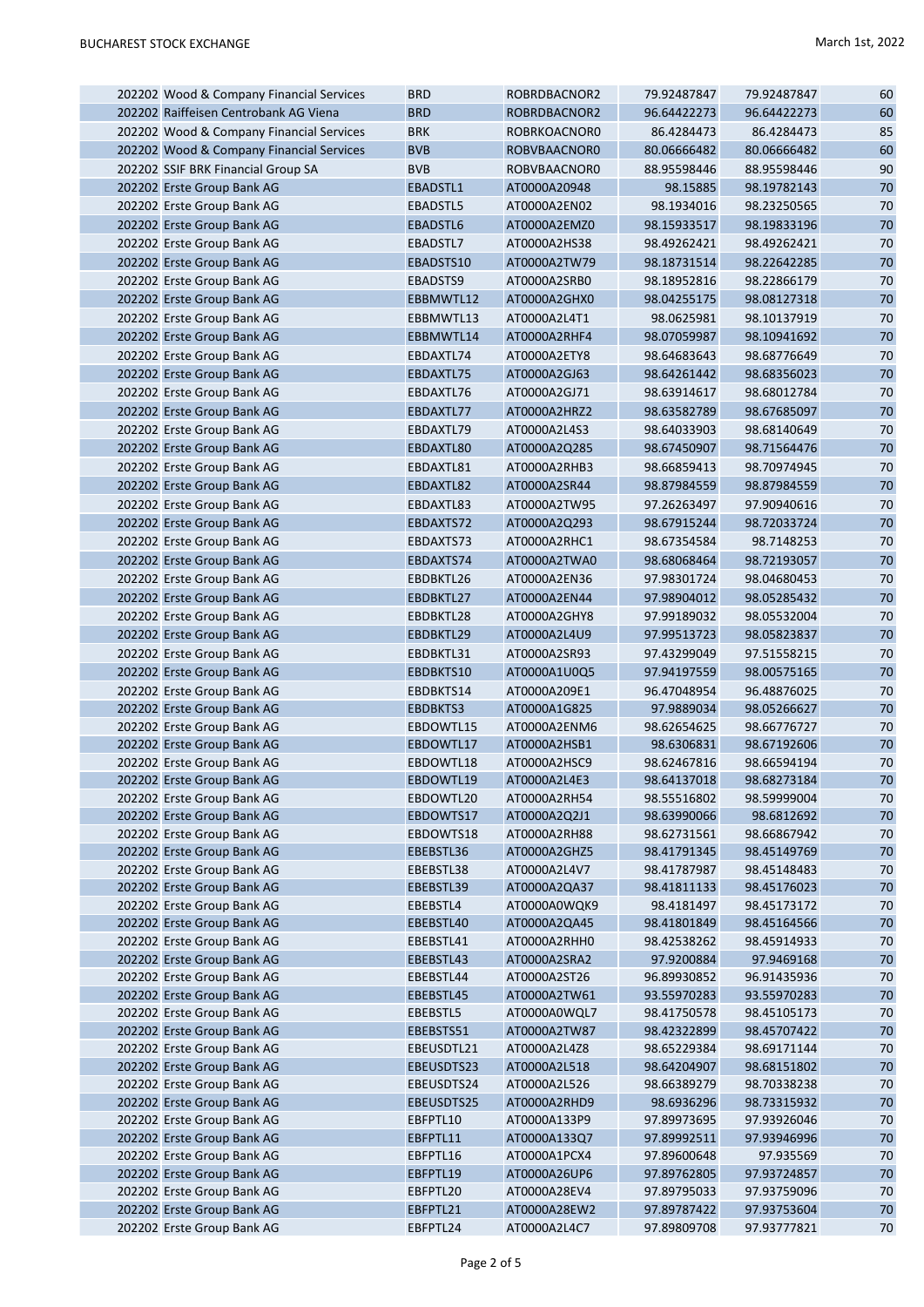| 202202 Erste Group Bank AG            | EBFPTL25        | AT0000A2RHA5 | 97.8985161  | 97.93821798 | 70 |
|---------------------------------------|-----------------|--------------|-------------|-------------|----|
| 202202 Erste Group Bank AG            | EBFPTL8         | AT0000A107X7 | 97.89704163 | 97.93663987 | 70 |
| 202202 Erste Group Bank AG            | EBFPTL9         | AT0000A107Y5 | 97.89657213 | 97.93614855 | 70 |
| 202202 Erste Group Bank AG            | EBGLD1          | AT0000A0WNJ8 | 98.68413532 | 98.72363086 | 70 |
| 202202 Erste Group Bank AG            | EBGLDTL23       | AT0000A1ANY1 | 98.56423185 | 98.60335821 | 70 |
| 202202 Erste Group Bank AG            | EBGLDTL26       | AT0000A1HPW5 | 98.57461966 | 98.61379434 | 70 |
| 202202 Erste Group Bank AG            | EBGLDTL32       | AT0000A26192 | 98.69166724 | 98.7316235  | 70 |
| 202202 Erste Group Bank AG            | EBGLDTL33       | AT0000A268N8 | 98.70034033 | 98.74035106 | 70 |
| 202202 Erste Group Bank AG            | EBGLDTL34       | AT0000A298E4 | 98.7127721  | 98.75282126 | 70 |
| 202202 Erste Group Bank AG            | EBGLDTL36       | AT0000A2GHN1 | 98.71300963 | 98.75312293 | 70 |
| 202202 Erste Group Bank AG            | EBGLDTS30       | AT0000A2L4L8 | 98.71519848 | 98.75533402 | 70 |
| 202202 Erste Group Bank AG            | EBGLDTS31       | AT0000A2L4M6 | 98.70231409 | 98.74241277 | 70 |
|                                       |                 | AT0000A2TW53 |             |             |    |
| 202202 Erste Group Bank AG            | EBGLDTS32       |              | 97.62406695 | 98.07047268 | 70 |
| 202202 Erste Group Bank AG            | <b>EBS</b>      | AT0000652011 | 97.11231924 | 97.11231924 | 60 |
| 202202 Raiffeisen Centrobank AG Viena | <b>EBS</b>      | AT0000652011 | 98.81379204 | 98.81379204 | 60 |
| 202202 Erste Group Bank AG            | EBSLVTL33       | AT0000A2ENS3 | 98.69756836 | 98.73824419 | 70 |
| 202202 Erste Group Bank AG            | EBSLVTL35       | AT0000A2ENU9 | 98.69658897 | 98.73724174 | 70 |
| 202202 Erste Group Bank AG            | EBSLVTL36       | AT0000A2GHP6 | 98.69971528 | 98.74041812 | 70 |
| 202202 Erste Group Bank AG            | EBSLVTL37       | AT0000A2HSH8 | 98.70095492 | 98.74171723 | 70 |
| 202202 Erste Group Bank AG            | EBSLVTL38       | AT0000A2HSJ4 | 98.71353473 | 98.75432238 | 70 |
| 202202 Erste Group Bank AG            | EBSLVTL39       | AT0000A2HSK2 | 98.71315745 | 98.7539294  | 70 |
| 202202 Erste Group Bank AG            | EBSLVTS30       | AT0000A2L4P9 | 98.7172447  | 98.75808776 | 70 |
| 202202 Erste Group Bank AG            | EBSLVTS31       | AT0000A2Q2L7 | 98.70373851 | 98.74454372 | 70 |
| 202202 Erste Group Bank AG            | EBSLVTS32       | AT0000A2SR69 | 98.71781219 | 98.758699   | 70 |
| 202202 Erste Group Bank AG            | EBSNGTL1        | AT0000A13JF8 | 98.90598758 | 98.94993697 | 70 |
| 202202 Erste Group Bank AG            | <b>EBSNGTL5</b> | AT0000A1LNL5 | 98.90575336 | 98.94966221 | 70 |
| 202202 Erste Group Bank AG            | <b>EBSNGTL6</b> | AT0000A209S1 | 98.90678848 | 98.95083784 | 70 |
| 202202 Erste Group Bank AG            | EBSNGTL7        | AT0000A209T9 | 98.90617312 | 98.95020084 | 70 |
| 202202 Erste Group Bank AG            | EBSNPTL12       | AT0000A2L4D5 | 98.83295785 | 98.87836416 | 70 |
| 202202 Erste Group Bank AG            | EBSNPTL6        | AT0000A1J3L5 | 98.85641901 | 98.90176023 | 70 |
| 202202 Erste Group Bank AG            | EBSNPTL7        | AT0000A1PCY2 | 98.85419924 | 98.89951375 | 70 |
| 202202 Erste Group Bank AG            | EBSNPTL8        | AT0000A209Q5 | 98.8572894  | 98.90267511 | 70 |
|                                       |                 |              |             |             | 70 |
| 202202 Erste Group Bank AG            | EBSNPTL9        | AT0000A209R3 | 98.85669089 | 98.90205536 |    |
| 202202 Erste Group Bank AG            | EBSPTL42        | AT0000A2ENP9 | 98.60613663 | 98.64649668 | 70 |
| 202202 Erste Group Bank AG            | EBSPTL43        | AT0000A2ENQ7 | 98.60688506 | 98.64732292 | 70 |
| 202202 Erste Group Bank AG            | EBSPTL44        | AT0000A2ENR5 | 98.60745746 | 98.64785487 | 70 |
| 202202 Erste Group Bank AG            | EBSPTL45        | AT0000A2HSD7 | 98.61258391 | 98.65315324 | 70 |
| 202202 Erste Group Bank AG            | EBSPTL46        | AT0000A2HSE5 | 98.61424625 | 98.65475762 | 70 |
| 202202 Erste Group Bank AG            | EBSPTL47        | AT0000A2HSF2 | 98.61141401 | 98.65203316 | 70 |
| 202202 Erste Group Bank AG            | EBSPTL48        | AT0000A2Q2D4 | 98.6125071  | 98.65314965 | 70 |
| 202202 Erste Group Bank AG            | EBSPTS48        | AT0000A2RH96 | 98.61244937 | 98.65313006 | 70 |
| 202202 Erste Group Bank AG            | EBTLVTL12       | AT0000A268X7 | 99.72336115 | 99.76832921 | 70 |
| 202202 Erste Group Bank AG            | EBTLVTL13       | AT0000A28669 | 99.72382295 | 99.76885593 | 70 |
| 202202 Erste Group Bank AG            | EBTLVTL18       | AT0000A2L4B9 | 99.7247213  | 99.76979739 | 70 |
| 202202 Erste Group Bank AG            | EBTLVTL3        | AT0000A1CGB9 | 99.72073335 | 99.76550649 | 70 |
| 202202 Erste Group Bank AG            | EBTLVTL4        | AT0000A1ER90 | 99.72239032 | 99.76730184 | 70 |
| 202202 Erste Group Bank AG            | EBTLVTL5        | AT0000A1J3H3 | 99.72103793 | 99.76585219 | 70 |
| 202202 Erste Group Bank AG            | EBTLVTL6        | AT0000A1KVV9 | 99.72166294 | 99.76651493 | 70 |
| 202202 Erste Group Bank AG            | EBTLVTL7        | AT0000A1LNK7 | 99.72386207 | 99.76879125 | 70 |
| 202202 Erste Group Bank AG            | EBVWTL10        | AT0000A2EN69 | 97.97058182 | 98.00867493 | 70 |
| 202202 Erste Group Bank AG            | EBVWTL11        | AT0000A2GJ14 | 97.98828382 | 98.02643187 | 70 |
| 202202 Erste Group Bank AG            | EBVWTL12        | AT0000A2L4W5 | 98.00142229 | 98.03965451 | 70 |
| 202202 Erste Group Bank AG            | EBVWTS11        | AT0000A2RHN8 | 98.00060306 | 98.03887525 | 70 |
| 202202 Erste Group Bank AG            | EBWTI1          | AT0000A1CG20 | 97.81213169 | 97.85364985 | 70 |
|                                       |                 |              |             |             | 70 |
| 202202 Erste Group Bank AG            | EBWTITL59       | AT0000A2GHS0 | 97.79806604 | 97.83965914 |    |
| 202202 Erste Group Bank AG            | EBWTITL63       | AT0000A2L4G8 | 97.79375892 | 97.83534042 | 70 |
| 202202 Erste Group Bank AG            | EBWTITL64       | AT0000A2L4H6 | 97.73360657 | 97.78475881 | 70 |
| 202202 Erste Group Bank AG            | EBWTITL65       | AT0000A2Q2F9 | 97.79315827 | 97.83476416 | 70 |
| 202202 Erste Group Bank AG            | EBWTITL66       | AT0000A2Q2G7 | 97.80128952 | 97.84301604 | 70 |
| 202202 Erste Group Bank AG            | EBWTITL67       | AT0000A2Q2H5 | 97.80162775 | 97.84333555 | 70 |
| 202202 Erste Group Bank AG            | EBWTITL68       | AT0000A2RH70 | 97.76516858 | 97.81268585 | 70 |
| 202202 Erste Group Bank AG            | EBWTITL69       | AT0000A2SR51 | 97.80158725 | 97.84336178 | 70 |
| 202202 Erste Group Bank AG            | EBWTITS16       | AT0000A11517 | 97.82036856 | 97.86185997 | 70 |
| 202202 Erste Group Bank AG            | EBWTITS18       | AT0000A19YE7 | 97.82205149 | 97.86354645 | 70 |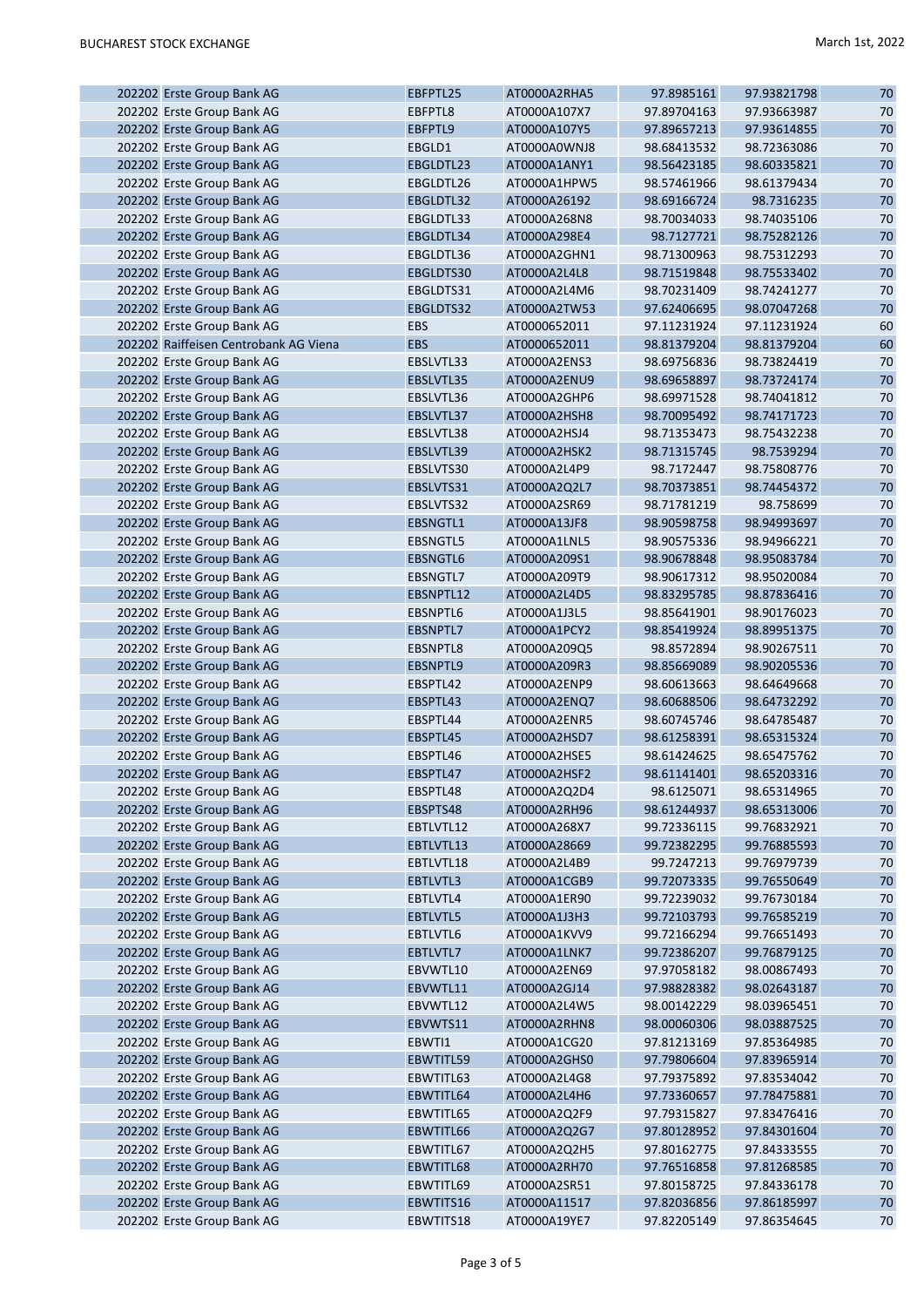I

| 202202 Erste Group Bank AG               | EBWTITS19     | AT0000A1A6A0 | 97.64947879 | 97.6911628  | 70     |
|------------------------------------------|---------------|--------------|-------------|-------------|--------|
| 202202 Erste Group Bank AG               | EBWTITS21     | AT0000A1AYE0 | 97.54944755 | 97.54944755 | 70     |
| 202202 Wood & Company Financial Services | <b>EL</b>     | ROELECACNOR5 | 88.51722075 | 88.51722075 | 90     |
| 202202 Raiffeisen Centrobank AG Viena    | <b>EL</b>     | ROELECACNOR5 | 96.29789762 | 96.29789762 | 60     |
| 202202 Raiffeisen Centrobank AG Viena    | <b>EVER</b>   | ROSIFBACNOR0 | 96.55537734 | 96.55537734 | 60     |
| 202202 Wood & Company Financial Services | <b>FP</b>     | ROFPTAACNOR5 | 80.0072842  | 80.0072842  | 60     |
| 202202 Erste Group Bank AG               | <b>FP</b>     | ROFPTAACNOR5 | 96.29002667 | 96.29002667 | 60     |
| 202202 Raiffeisen Centrobank AG Viena    | <b>FP</b>     | ROFPTAACNOR5 | 96.81167889 | 96.81167889 | 60     |
| 202202 SSIF BRK Financial Group SA       | HAI           | RO5RYSUM9FJ2 | 91.94997756 | 91.94997756 | 90     |
| 202202 SSIF BRK Financial Group SA       | <b>IMP</b>    | ROIMPCACNOR0 | 77.25138917 | 77.25138917 | 90     |
| 202202 SSIF BRK Financial Group SA       | <b>IMP26E</b> | ROJOPQP0PSW5 | 68.20627726 | 68.20627726 | 90     |
| 202202 SSIF BRK Financial Group SA       | M             | ROMEDLACNOR6 | 96.44572536 | 96.44572536 | 90     |
| 202202 Raiffeisen Centrobank AG Viena    | <b>ONE</b>    | ROJ8YZPDHWW8 | 96.26647934 | 96.26647934 | 70     |
| 202202 SSIF BRK Financial Group SA       | <b>ONE</b>    | ROJ8YZPDHWW8 | 96.58924568 | 96.58924568 | 90     |
| 202202 Raiffeisen Centrobank AG Viena    | RCADS23C1     | AT0000A2S6T9 | 88.55365914 | 88.55365914 | 70     |
| 202202 Raiffeisen Centrobank AG Viena    | RCBASF23C1    | AT0000A2S6U7 | 97.1620383  | 97.1620383  | 70     |
| 202202 Raiffeisen Centrobank AG Viena    | RCBRD23C1     | AT0000A2S6G6 | 99.97467476 | 99.97467476 | 70     |
| 202202 Raiffeisen Centrobank AG Viena    | RCBRD23L1     | AT0000A2UUA2 | 99.97605627 | 99.97605627 | 70     |
| 202202 Raiffeisen Centrobank AG Viena    | RCBRDTL3      | AT0000A2GTZ0 | 99.96897099 | 99.96897099 | 70     |
| 202202 Raiffeisen Centrobank AG Viena    | RCBRDTL4      | AT0000A2S6P7 | 99.98311152 | 99.98311152 | 70     |
| 202202 Raiffeisen Centrobank AG Viena    | RCDAI23C1     |              | 96.97752404 |             | 70     |
|                                          |               | AT0000A2S6V5 |             | 96.97752404 |        |
| 202202 Raiffeisen Centrobank AG Viena    | RCDAITL1      | AT0000A2S703 | 96.98015432 | 96.98015432 | 70     |
| 202202 Raiffeisen Centrobank AG Viena    | <b>RCDAX</b>  | AT0000A04QY3 | 97.78036761 | 97.78036761 | 70     |
| 202202 Raiffeisen Centrobank AG Viena    | RCEL23C1      | AT0000A2S6H4 | 99.85780472 | 99.85780472 | 70     |
| 202202 Raiffeisen Centrobank AG Viena    | RCEL23L1      | AT0000A2UUB0 | 98.72764525 | 98.72764525 | 70     |
| 202202 Raiffeisen Centrobank AG Viena    | RCELTL1       | AT0000A2GU01 | 99.90676254 | 99.90676254 | 70     |
| 202202 Raiffeisen Centrobank AG Viena    | RCELTL2       | AT0000A2UUJ3 | 99.97425849 | 99.97425849 | 70     |
| 202202 Raiffeisen Centrobank AG Viena    | RCEVER23C1    | AT0000A2S6K8 | 97.80010965 | 97.80010965 | 70     |
| 202202 Raiffeisen Centrobank AG Viena    | RCEVER23L1    | AT0000A2UUC8 | 97.41462951 | 97.41462951 | 70     |
| 202202 Raiffeisen Centrobank AG Viena    | RCEVERTL1     | AT0000A2S6S1 | 97.63523833 | 97.63523833 | 70     |
| 202202 Raiffeisen Centrobank AG Viena    | RCFP23C1      | AT0000A2S6D3 | 99.93944091 | 99.93944091 | 70     |
| 202202 Raiffeisen Centrobank AG Viena    | RCFP23L1      | AT0000A2UU94 | 98.79334211 | 98.7936834  | 70     |
| 202202 Raiffeisen Centrobank AG Viena    | RCFPTL6       | AT0000A2GTY3 | 99.95026432 | 99.95026432 | 70     |
| 202202 Raiffeisen Centrobank AG Viena    | RCFPTL7       | AT0000A2S6L6 | 99.9509186  | 99.9509186  | 70     |
| 202202 Raiffeisen Centrobank AG Viena    | <b>RCGLD</b>  | AT0000489398 | 97.72236349 | 97.72236349 | 70     |
| 202202 Raiffeisen Centrobank AG Viena    | RCGLDTL1      | AT0000A2GTK2 | 97.05762072 | 97.05762072 | 70     |
| 202202 Raiffeisen Centrobank AG Viena    | RCGLDTL2      | AT0000A2GTL0 | 96.96344472 | 96.96344472 | 70     |
| 202202 Raiffeisen Centrobank AG Viena    | RCONE23L1     | AT0000A2UXF5 | 97.72868954 | 97.72868954 | 70     |
| 202202 Raiffeisen Centrobank AG Viena    | RCONE24F1     | AT0000A2UXG3 | 97.73274097 | 97.73274097 | $70\,$ |
| 202202 Raiffeisen Centrobank AG Viena    | RCONETL1      | AT0000A2UWV4 | 97.7129139  | 97.7129139  | 70     |
| 202202 Raiffeisen Centrobank AG Viena    | RCONETL2      | AT0000A2UWW2 | 97.47126823 | 97.47126823 | 70     |
| 202202 Raiffeisen Centrobank AG Viena    | <b>RCROTX</b> | AT0000481403 | 97.58954909 | 97.58954909 | 70     |
| 202202 Raiffeisen Centrobank AG Viena    | <b>RCSBRE</b> | AT0000A07SD6 | 97.81739207 | 97.81739207 | 70     |
| 202202 Raiffeisen Centrobank AG Viena    | RCSIE23C1     | AT0000A2S6W3 | 97.21439584 | 97.21439584 | 70     |
| 202202 Raiffeisen Centrobank AG Viena    | RCSIETL1      | AT0000A2S711 | 97.21569511 | 97.21569511 | 70     |
| 202202 Raiffeisen Centrobank AG Viena    | RCSLVTL1      | AT0000A2GTM8 | 97.6103048  | 97.6103048  | 70     |
| 202202 Raiffeisen Centrobank AG Viena    | RCSLVTL2      | AT0000A2GTN6 | 97.66347074 | 97.66347074 | 70     |
| 202202 Raiffeisen Centrobank AG Viena    | RCSNG23C1     | AT0000A2S6J0 | 99.85700031 | 99.85700031 | 70     |
| 202202 Raiffeisen Centrobank AG Viena    | RCSNG23L1     | AT0000A2UUH7 | 99.86326233 | 99.86326233 | 70     |
| 202202 Raiffeisen Centrobank AG Viena    | RCSNGTL1      | AT0000A2S6R3 | 99.79903085 | 99.79903085 | 70     |
| 202202 Raiffeisen Centrobank AG Viena    | RCSNP23C1     | AT0000A2S6E1 | 99.93937523 | 99.93937523 | 70     |
| 202202 Raiffeisen Centrobank AG Viena    | RCSNP23L1     | AT0000A2UUF1 | 99.90782624 | 99.90782624 | 70     |
| 202202 Raiffeisen Centrobank AG Viena    | RCSNPTL1      | AT0000A0PK38 | 99.97839254 | 99.97839254 | 70     |
| 202202 Raiffeisen Centrobank AG Viena    | RCSNPTL3      | AT0000A2GU19 | 99.97870978 | 99.97870978 | 70     |
| 202202 Raiffeisen Centrobank AG Viena    | RCSNPTL4      | AT0000A2S6M4 | 99.9778657  | 99.9778657  | 70     |
| 202202 Raiffeisen Centrobank AG Viena    | <b>RCSPX</b>  | AT0000A07S87 | 97.64126645 | 97.64126645 | 70     |
| 202202 Raiffeisen Centrobank AG Viena    | RCSX5E        | AT0000A04QZ0 | 90.73081361 | 90.73081361 | 70     |
| 202202 Raiffeisen Centrobank AG Viena    | RCTLV23C1     | AT0000A2S6F8 | 99.87921957 | 99.87921957 | 70     |
| 202202 Raiffeisen Centrobank AG Viena    | RCTLV23L1     | AT0000A2UUG9 | 99.98430392 | 99.98430392 | 70     |
| 202202 Raiffeisen Centrobank AG Viena    | RCTLVTL3      | AT0000A2GU27 | 99.98834303 | 99.98834303 | 70     |
| 202202 Raiffeisen Centrobank AG Viena    | RCTLVTL4      | AT0000A2S6N2 | 99.93489808 | 99.93489808 | 70     |
| 202202 Raiffeisen Centrobank AG Viena    | RCVW23C1      | AT0000A2S6X1 | 94.83791401 | 94.83791401 | 70     |
| 202202 SSIF BRK Financial Group SA       | <b>ROCE</b>   | ROROCEACNOR1 | 79.30137329 | 79.30137329 | 90     |
| 202202 SSIF BRK Financial Group SA       | <b>SFG</b>    | ROSFGPACNOR4 | 88.00574231 | 88.00574231 | 90     |
|                                          |               |              |             |             |        |